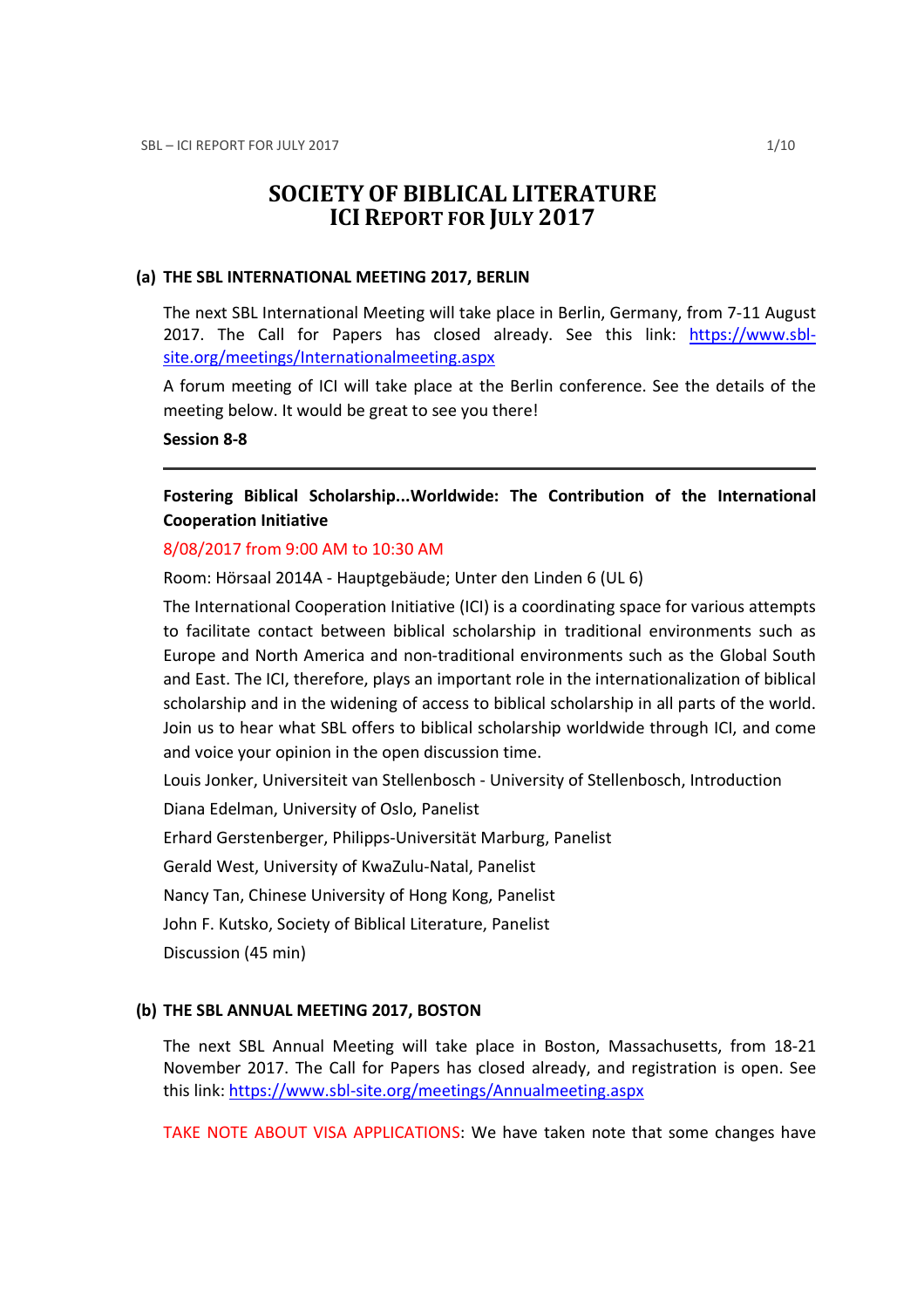taken place under the new presidency in the United States with reference to immigration and visas. The SBL Executive is monitoring the situation and will keep its membership and the ICI updated on any further developments. If you plan to go to Boston and have to apply for a visa, please plan ahead so that your application will be submitted well in advance.

For those looking for more affordable accommodation at the Boston meeting, the following list may be of assistance. PLEASE TAKE NOTE that these accommodation options are provided as a courtesy to ICI members, and that the ICI and SBL do not take any responsibility for reservations, quality or safety of these lodgings.

| HI Boston**                                               | www.bostonhostel.org             | 19 Stuart Street, Boston,<br>MA02116            | \$60  |
|-----------------------------------------------------------|----------------------------------|-------------------------------------------------|-------|
| <b>Armory Guest</b><br>House**                            | www.thearmoryhouse.com           | 62-64 Amory Street,<br>Cambridge, MA 02139      | \$86  |
| Quarters on DOT<br>by Short Term<br><b>Rentals Boston</b> | www.shorttermrentalsboston.com   | 80 Dorchester Street,<br>Boston, MA 02127       | \$100 |
| La Quinta Inn &<br>Suites Boston -<br>Somerville          | www.lg.com                       | 23 Cummings St.,<br>Somerville, MA 02145        | \$105 |
| Ramada Boston                                             | www.wyndhamhotels.com            | 800 Morrissey Bouldevard,<br>Boston, MA 02122   | \$119 |
| Best Western Plus<br><b>Boston Hotel</b>                  | www.bestwestern.com              | 891 Massachusetts Ave.,<br>Boston, MA 02118     | \$122 |
| Coolidge Corner<br>Guest House**                          | www.brooklinebedandbreakfast.com | 17-19 Littell Road,<br>Brookline, MA 02146-6504 | \$129 |

\*\*Hostel or guest house may have common shared dormitories or bathrooms

# (c) PUBLICATION IN ANCIENT NEAR EAST MONOGRAPHS (ANEM) / MONOGRAFIAS SOBRE EL ANTIGUO CERCANO ORIENTE (MACO)

ANEM/MACO is a series that was established by the SBL at the request of the International Cooperation Initiative (ICI), and which is co-edited by Alan Lenzi and Juan Tebes. The series publishes volumes on the Ancient Near East (including ancient Israel) electronically and makes them freely available for download. (Paperback and hardback versions of the volumes are available too, for a reasonable price.) Any work published in ANEM/MACO is freely available in electronic version to anyone in perpetuity. To view the volumes published in the series, please go to http://www.sblsite.org/publications/Books\_ANEmonographs.aspx

The latest volumes in ANEM/MACO is: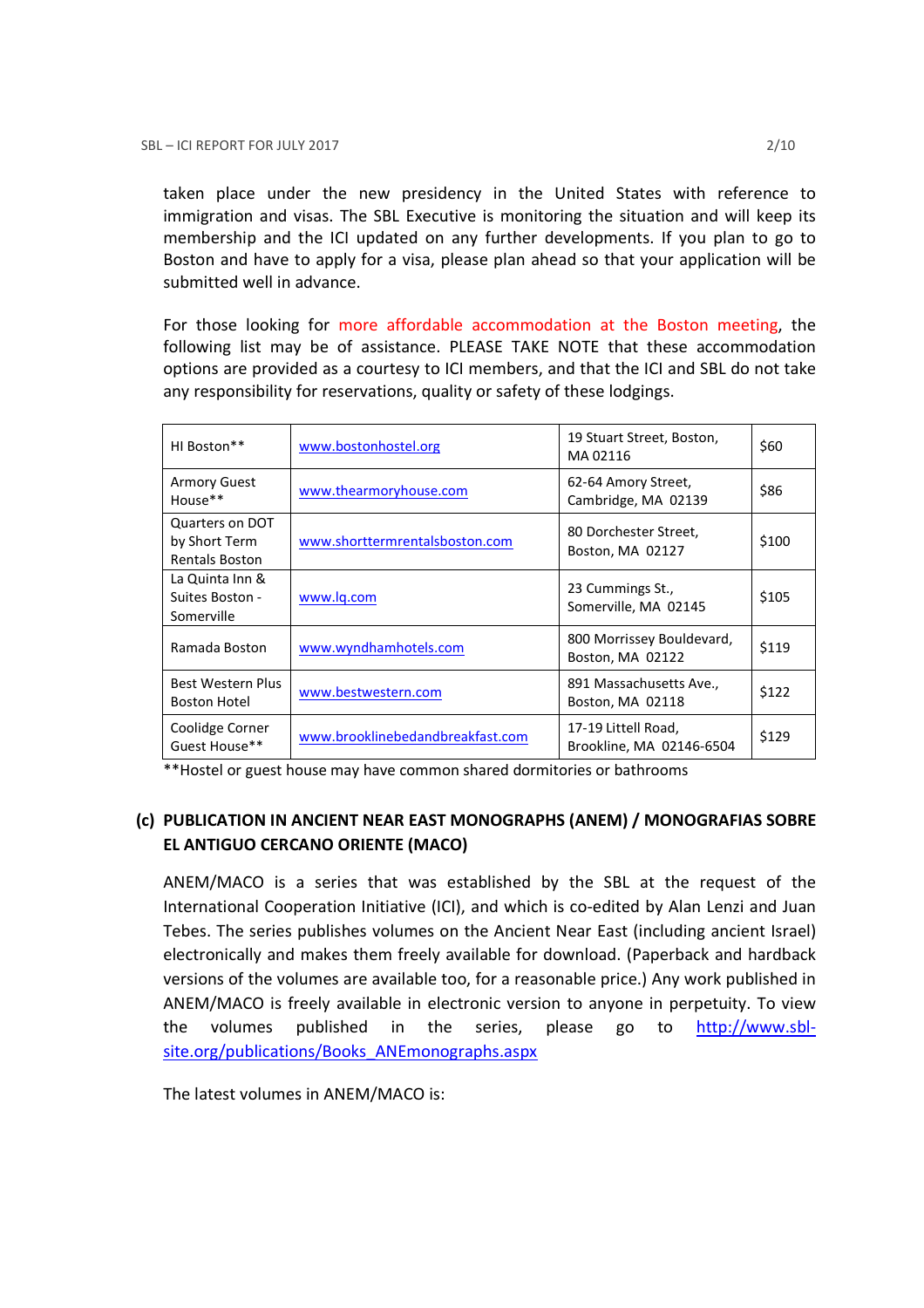**Household and Family Religion in Persian-Period Judah: An Archaeological Approach** 

By José E. Balcells Gallarreta

Balcells Gallarreta investigates the ritual artifacts from Persian period Tell en-Nasbeh in their original contexts, as a case study that provides a deeper understanding of the religious ideas and practices of households in Persian period Judah. Unlike previous scholarship that focused on official or state religion, he utilizes archaeology of religion and domestic contexts to reveal the existence of household religion and rituals in Persian period Tell en-Nasbeh, along with other contemporary sites in Yehud. Archaeological data from Tell en-Nasbeh and other sites in the Shephelah region of Yehud demonstrate that family and household rituals and religion were practiced in Persian period Judah.

### Features:

- Examination of remains from an extensively excavated site
- Maps, tables, photos, and illustrations
- Analysis of Persian-period biblical texts

To download the book for free, paste the following link into your browser: https://www.sbl-site.org/assets/pdfs/pubs/9780884142256\_OA.pdf

### (d) PUBLICATION IN INTERNATIONAL VOICES IN BIBLICAL STUDIES (IVBS)

IVBS is a series that was established by the SBL at the request of the International Cooperation Initiative (ICI), and which is co-edited by Monica Melanchthon and Jione Havea. IVBS encourages in particular submissions from scholars in the present seven international regions for which it has editorial boards: Africa, Central and Eastern Europe, Latin America, Middle East-South Asia, Northeast Asia, Pacific, and Southeast Asia. Interregional collaborations are also welcome. IVBS publishes works in English and in any other language for which its editors can find qualified peer reviewers. Any work published in IVBS is freely available to anyone in perpetuity. The series publishes work generally in the area of reception history and criticism. The scope is not limited to any particular biblical text or historical timeframe. The works will mainly be published in English and, wherever possible, also in primary languages of authors. For more information please go to http://ivbs.sbl-site.org/home.aspx. If you would consider publishing your work in this series, feel free to contact one of the two general editors, Monica Melanchthon or Jione Havea.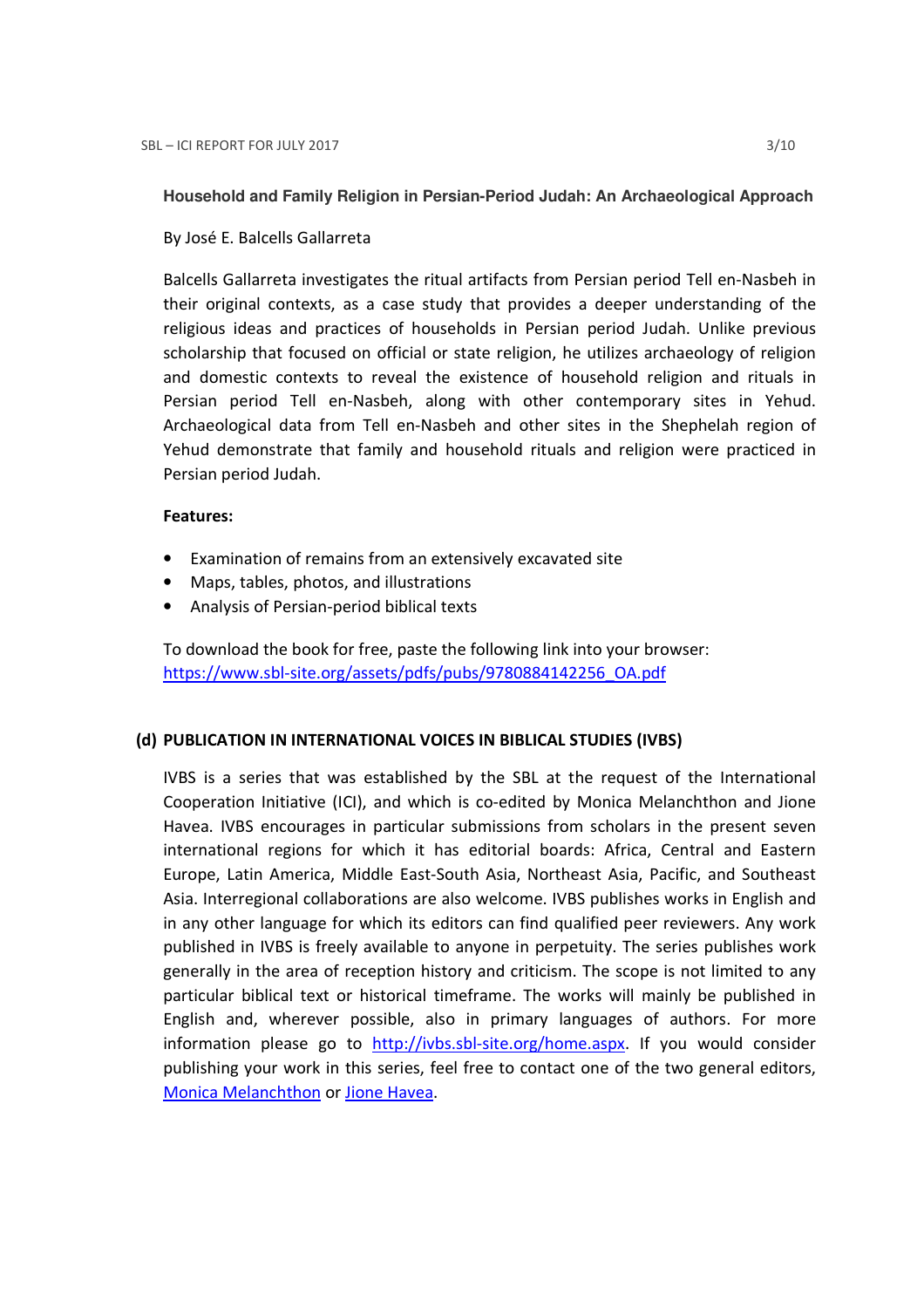The latest volume in IVBS is:

#### Reading Ruth in Asia

Edited by Jione Havea and Peter Lau

This monograph contains readings of texts and themes from the Book of Ruth by scholars from Asia. There is a strong mix of postcolonial and contextual flavors in the essays, which together give readers a taste of Biblical Criticism in Asia. Special attention is given to the literary, cultural, gender and minoritized subjects in the Book of Ruth.

To download the book for free, paste the following link into your browser: http://ivbs.sbl-site.org/uploads/9780884141006\_OA.pdf

### (e) PUBLICATIONS: ONLINE BOOKS – NEW BOOKS ADDED

(For the full list, please go to http://www.sbl-site.org/publications/Books\_ICIbooks.aspx)

#### About Earth's Child: An Ecological Listening to the Gospel of Luke

Trainor, Michael. About Earth's Child: An Ecological Listening to the Gospel of Luke. Earth Bible Commentary 2. Sheffield: Sheffield Phoenix Press, 2012.

How does sensitivity to current ecological and environmental issues impact on our hearing of the Gospels? About Earth's Child listens for the ecological sounds that are present in Luke's narrative symphony and offers a way for readers today to identify them. Michael Trainor approaches Luke's Gospel with a fresh engagement while respecting the evangelist's own purposes in addressing the social and cultural concerns of first-century followers of Jesus.

#### Beyond The End: The Future Of Millennial Studies

Searle, Joshua, Kenneth G.C. Newport, eds. Beyond The End: The Future Of Millennial Studies. The Bible in the Modern World 49. Sheffield: Sheffield Phoenix Press, 2012.

Historians, theologians, literary critics and social scientists have all been able to establish a compelling unanimity in attesting to the vital historical significance and critical contemporary relevance of millennial thought. Thanks to such interdisciplinary efforts, millennial hope is now identified as a vital aspect of the human condition and as a dynamic force that has motivated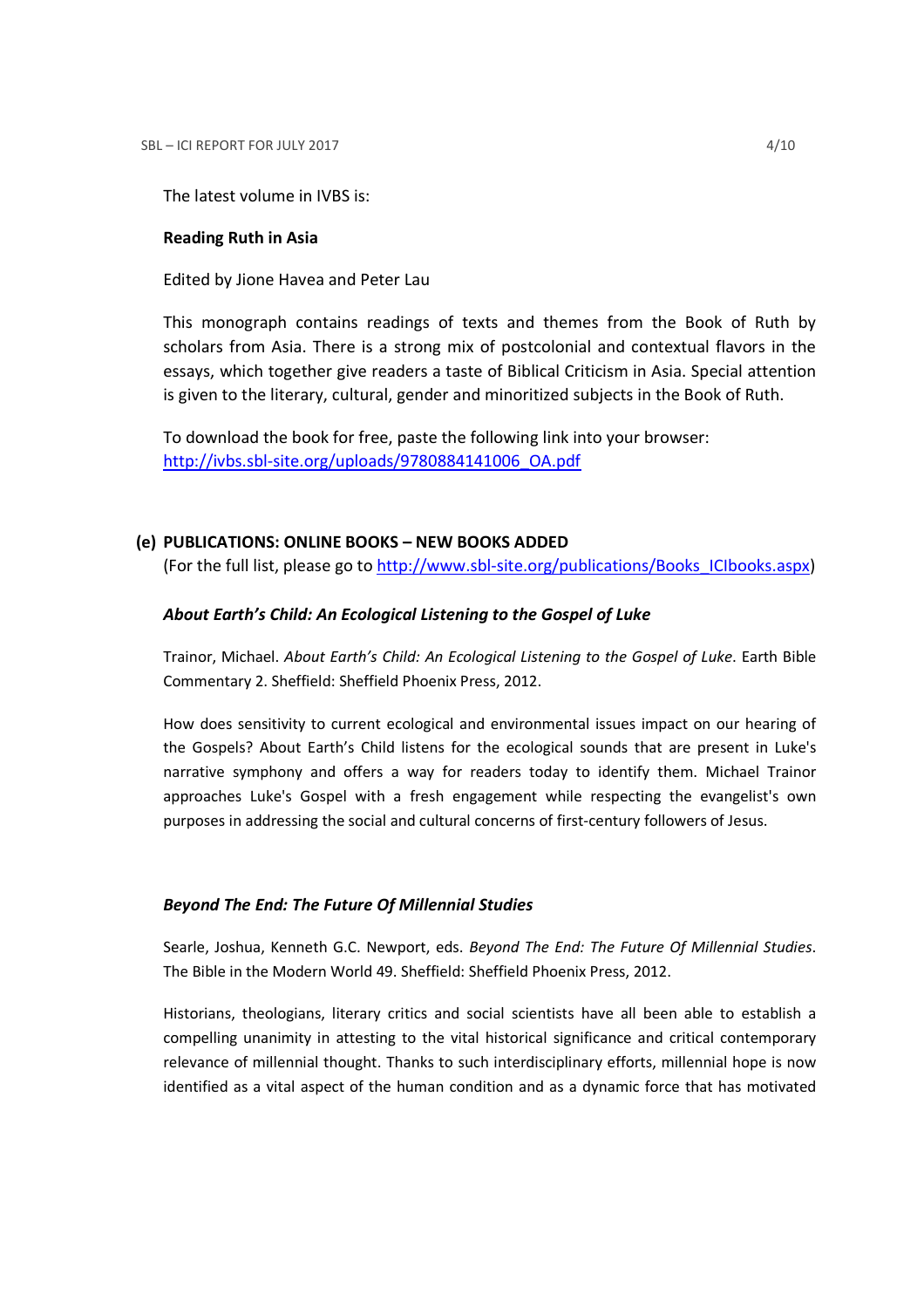diverse world-historical individuals from Zoroaster and Francis of Assisi to Adolf Hitler and Mao Zedong.

### Biblical Rhetoric and Rhetorical Criticism

Lundbom, Jack R. Biblical Rhetoric and Rhetorical Criticism. Hebrew Bible Monograph 45. Sheffield: Sheffield Phoenix Press, 2013.

Reading the Bible with an eye to the rhetorical nature of its discourse—not just the style, but its structures and modes of argumentation—gives one a sharpened view of biblical figures, their legacy, and much else in the biblical text. Following the lead of the famous Presidential Address to the Society of Biblical Literature in 1968 by James Muilenburg, 'Form Criticism and Beyond,' Jack Lundbom has for over forty years been developing and shaping the field with a stream of papers. Twenty-six of them (three not previously published) are gathered into this volume.

### Philo's Perception of Women

Sly, Dorothy. Philo's Perception of Women. Brown Judaic Studies 209. Providence: Brown Judaic Studies, 1990.

Philo was a Greek-educated but observant Jew who lived during the time of Jesus and Paul. According to the author, Philo's writings synthesized earlier Greek and Jewish perceptions of women. Although Philo accepts the female as good because created by God, Sly argues that Philo nevertheless saw women as necessarily subservient and under the control of men. Thus his writings express some of the earliest sources for repressive attitudes towards women and suggest that similar attitudes exhibited by the church fathers may be traced through Philo to earlier traditions.

### Resurrection in Paul Cognition, Metaphor, and Transformation

Tappenden, Frederick S. Resurrection in Paul Cognition, Metaphor, and Transformation. Early Christianity and Its Literature 19. Atlanta: Society of Biblical Literature, 2016.

It is commonly recognized that Paul's resurrection ideals are bodily ideals, though this dictum is usually configured along literal and metaphorical lines. The realism of future resurrected bodies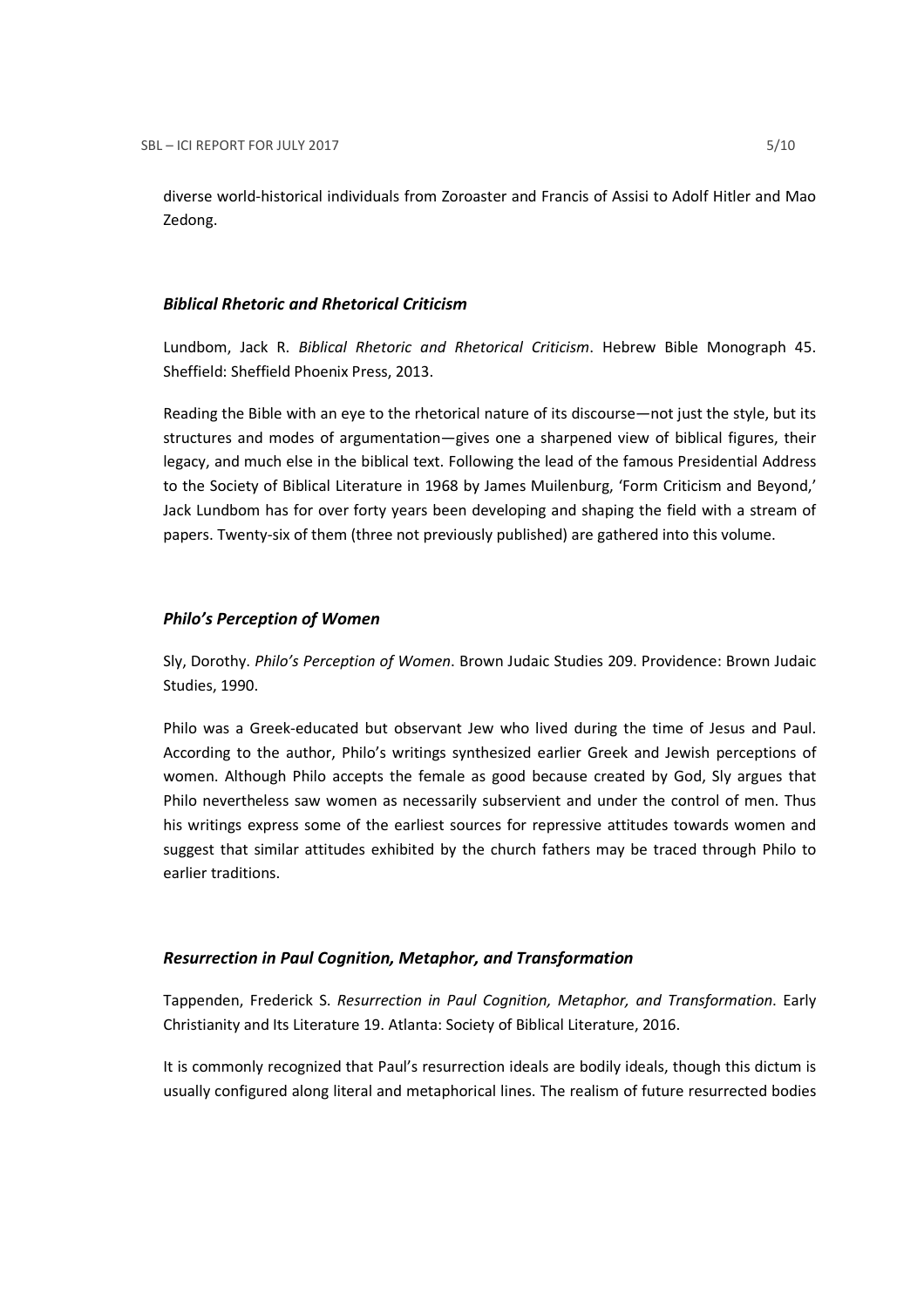is disconnected from the metaphoricity of bodily transformation in the present. Drawing on cognitive linguistics, this fresh and innovative study addresses this problem.

# Other Publishers' Resources and Resources in Spanish

Oxford University Press offers free and reduced rate access to dozens of countries. Learn more on their website.

We thank the Instituto Multidisciplinario de Historia y Ciencias Humanas who is willing to make some direct links to free Spanish publications available on the ICI book repository page. See the following link. Links are available there to the following books (in Spanish):

- Excavation reports of Tell el-Ghaba (Egypt)
- Study of Stela of Gebel Barkal (Egypt)
- Proceedings I institute worshop (includes articles on ANE)
- Proceedings II institute worshop (includes articles on ANE)
- Proceedings III institute worshop (includes articles on ANE)

There is also a link to the following Spanish journal:

• Journal of Egyptological Studies

# JSTOR provides free or low cost access to more than 1,500 institutions in 69 countries

More than 1,500 institutions in Africa and other developing nations receive access to JSTOR free of charge or for steeply reduced fees. This is made possible through a combination of philanthropic support and the fees paid by libraries in other countries around the world, as well as publishers' eagerness to support this work. More information is available about JSTOR's African Access Initiative and Developing Nations Access Initiative programs.

# Need JSTOR Access?

As part of your Society of Biblical Literature membership, save 50% on the annual JPASS plan, your personal access to the JSTOR archive. With more than 1,900 scholarly journals, JSTOR is one of the world's leading academic databases. Millions of users worldwide rely on JSTOR for research, fact checking, and book reviews. This discounted subscription includes unlimited reading access and 120 article downloads. JSTOR adds new titles every month so you'll have a growing collection of the world's leading peerreviewed journals only a click away.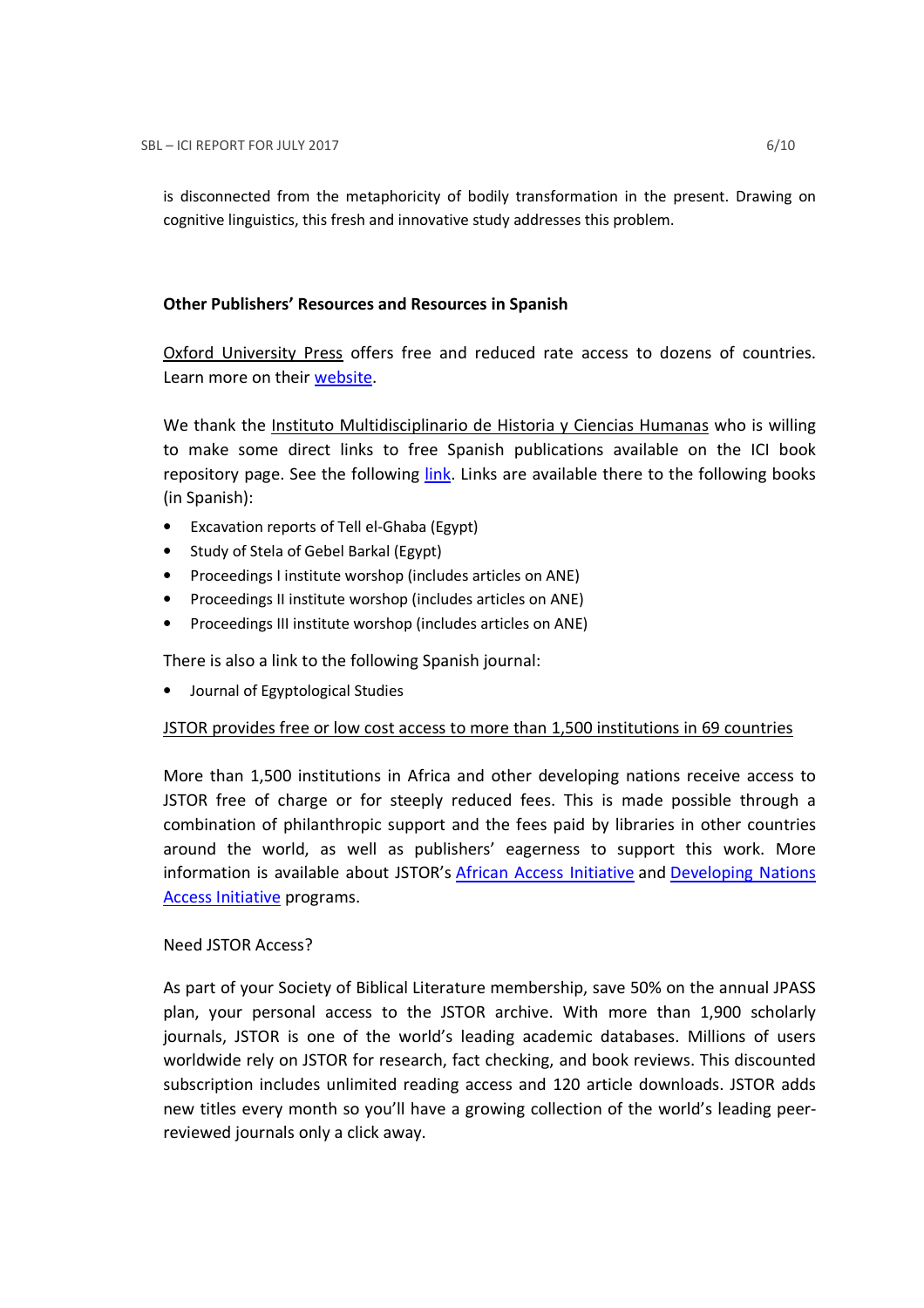To access the discounted JPASS, log-in to the SBL website with your member ID. Just below where you entered your member ID, click membership benefits. You will see JSTOR's JPASS among the benefits and a link "To get your savings: click here."

### (f) ICI TEACHING COLLABORATION PROGRAM

In order to facilitate the exchange of scholars and institutions in biblical studies across the globe, a teaching collaboration program is run by the ICI. The facility consists of lists of scholars and institutions interested in exchanges that are made available on the SBL website. See: http://sbl-site.org/educational/ICITeaching.aspx. If you or your institution is interested in such collaboration, please visit the site and enroll yourself in these lists. For more information, contact Jackie du Toit.

# (g) JOURNAL OF BIBLICAL LITERATURE (JBL) ARCHIVE

Take note that an archive with JBL articles from volume 122.1 of 2003 through volume 130.1 of 2011 is available online to people accessing the SBL website from any ICI country. See http://www.sbl-site.org/publications/ICI\_JBLarchive.aspx. All articles in those volumes can be downloaded for free!

# (h) THE SBL WEBSITE

The SBL website (on the SBL Press page) has a facility where one can search the full text of all SBL books! For this very convenient tool, see: http://sbl-site.org/publications/default.aspx

For searching reviews of a vast number of academic publications, see the website of Review of Biblical Literature (RBL) at (you have to log in with your membership number): http://www.bookreviews.org/

# (i) EVENTS

The SBL maintains a significant list of events taking place anywhere in the globe. For the full list please go to http://www.sbl-site.org/meetings/events.aspx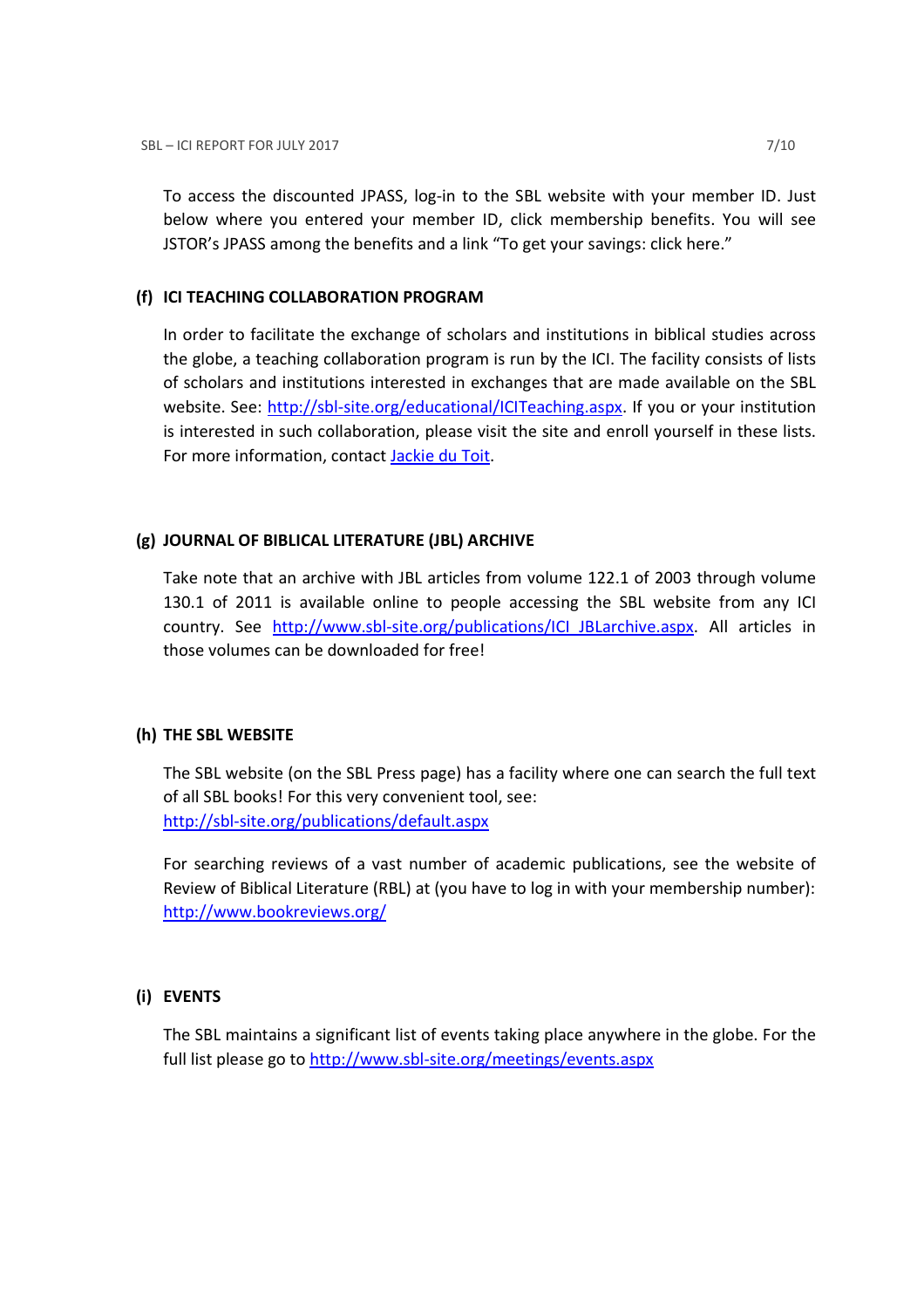A selection of events is listed below—mainly those taking place in ICI regions. Please provide information on conferences in your region, including calls for papers, to Sharon Johnson at sharon.johnson@sbl-site.org.

### August 7, 2017

# Conference on Apocalyptic Literature and Mysticism: Investigating a Turn in Recent Apocalyptic Research

Yale Divinity School and the Faculty of Theology and Religion at the University of the Free State in Bloemfontein, South Africa, will be hosting a conference on this theme. The conference focuses on the relationship between apocalyptic literature and Merkavah Mysticism/mystical movements/texts. The conference will take place on at the University of the Free State. Speakers include John Collins, Adela Collins, Greg Sterling, Jörg Frey and Pieter de Villiers.

For more information.

August 7-11, 2017 2017 SBL International Meeting Berlin, Germany https://www.sbl-site.org/meetings/Internationalmeeting.aspx

### September 8-10, 2017

### Biblical Interpretation for Caribbean Renewal

Jamaica Theological Seminary will host an interdisciplinary theology conference on its campus 14-16 West Avenue, Constant Spring, Kingston 8, Jamaica W.I. The conference is co-sponsored with the Caribbean Graduate School of Theology and the United Theological College of the West Indies.

Both Caribbean residents and others with an interest in the Caribbean are invited to propose papers on any aspect of the theme of "Biblical Interpretation for Caribbean Renewal." We especially encourage papers that:

- propose priorities for biblical interpretation in the Caribbean
- address current practices of biblical interpretation in the Caribbean
- engage particular biblical texts in light of Caribbean realities

The due date for receiving proposals is July 15, 2017.

Further information on submitting proposals may be found in the Call for Papers.

For more information please visit the conference page on the website of the Jamaica Theological Seminary.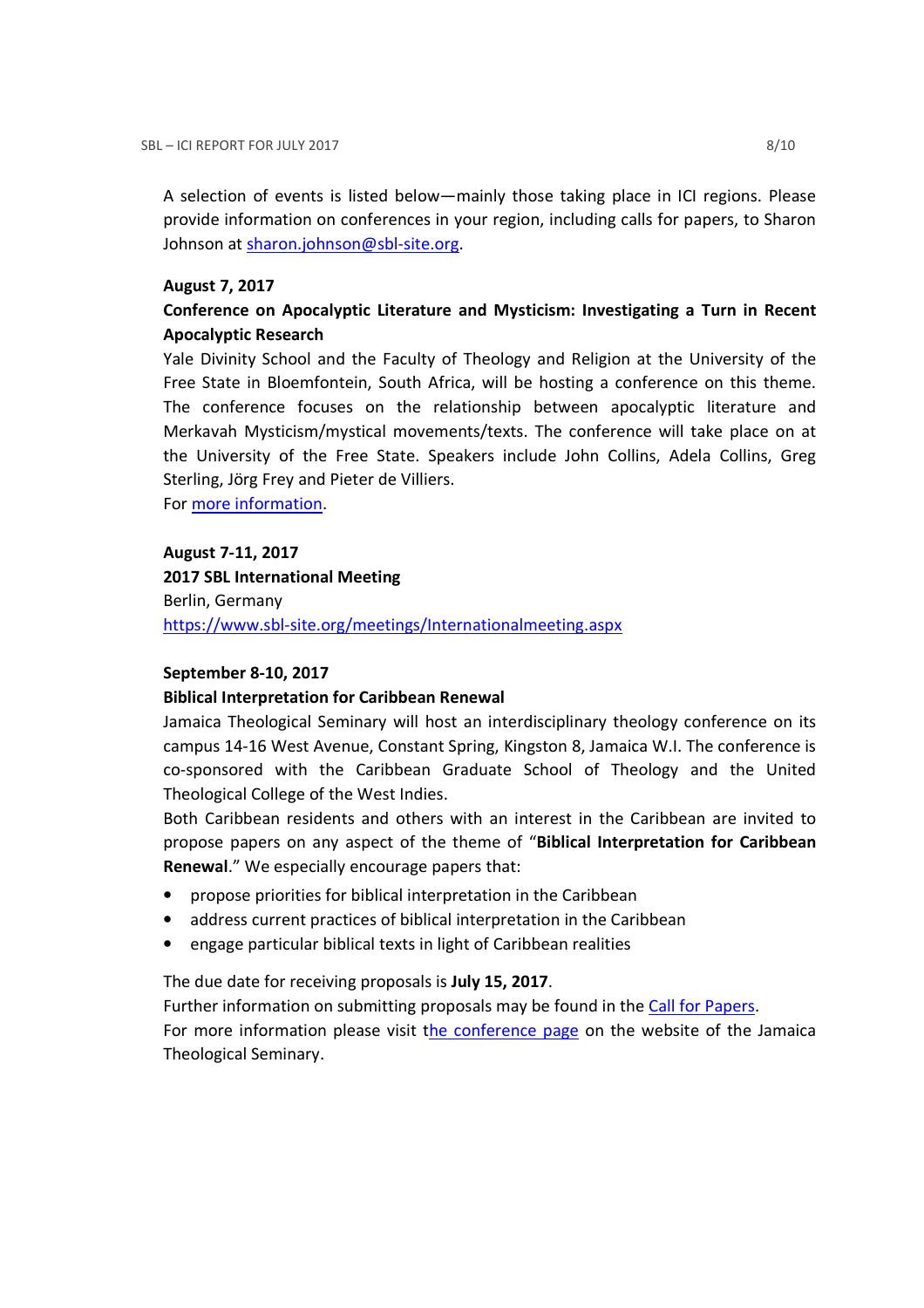#### October 25-26, 2017

# The Dead Sea Scrolls Seventy Years Later. Manuscripts, Traditions, Interpretations, and Their Biblical Context

John Paul II Catholic University of Lublin, Poland.

The huge impact of the scrolls on the field of biblical studies (in its most expansive sense!) makes it imperative that we undertake today an effort to examine and review the large field of Dead Sea Scrolls studies. The seventieth anniversary of the first discoveries seems an opportune time. The conference creates a platform for scholarly exchange concerning the present state of professional research in the field of Qumran studies.

For more information: See http://ocs.academicon.pl/index.php/test/DSS2017

November 18-21, 2017

2017 SBL Annual Meeting Boston, Massachusetts https://www.sbl-site.org/meetings/Annualmeeting.aspx

November 17-20, 2017

International Qur'anic Studies Association Meeting (Held in conjunction with the SBL/AAR Annual Meetings) Boston, Massachusetts http://www.iqsaweb.org/

July 30 – August 3, 2018 2018 SBL International Meeting Helsinki, Finland https://www.sbl-site.org/meetings/Internationalmeeting.aspx

### (j) SBL EDUCATIONAL RESOURCES FREELY AVAILABLE

There are links to numerous educational resources on the SBL website. The following are freely available: (i) Resources on Teaching the Bible; (ii) Freely downloadable Hebrew, Greek and Transliteration fonts (amongst others); (iii) Resources on Bible translations and commentaries; and (iv) Research tool resources.

See http://sbl-site.org/educational/default.aspx

Also remember to check the newly-developed Bible Odyssey online portal. See www.bibleodyssey.org. This portal offers wonderful educational resources, but also resources for broader popular audiences. Use this site to popularize our academic studies in faith communities!